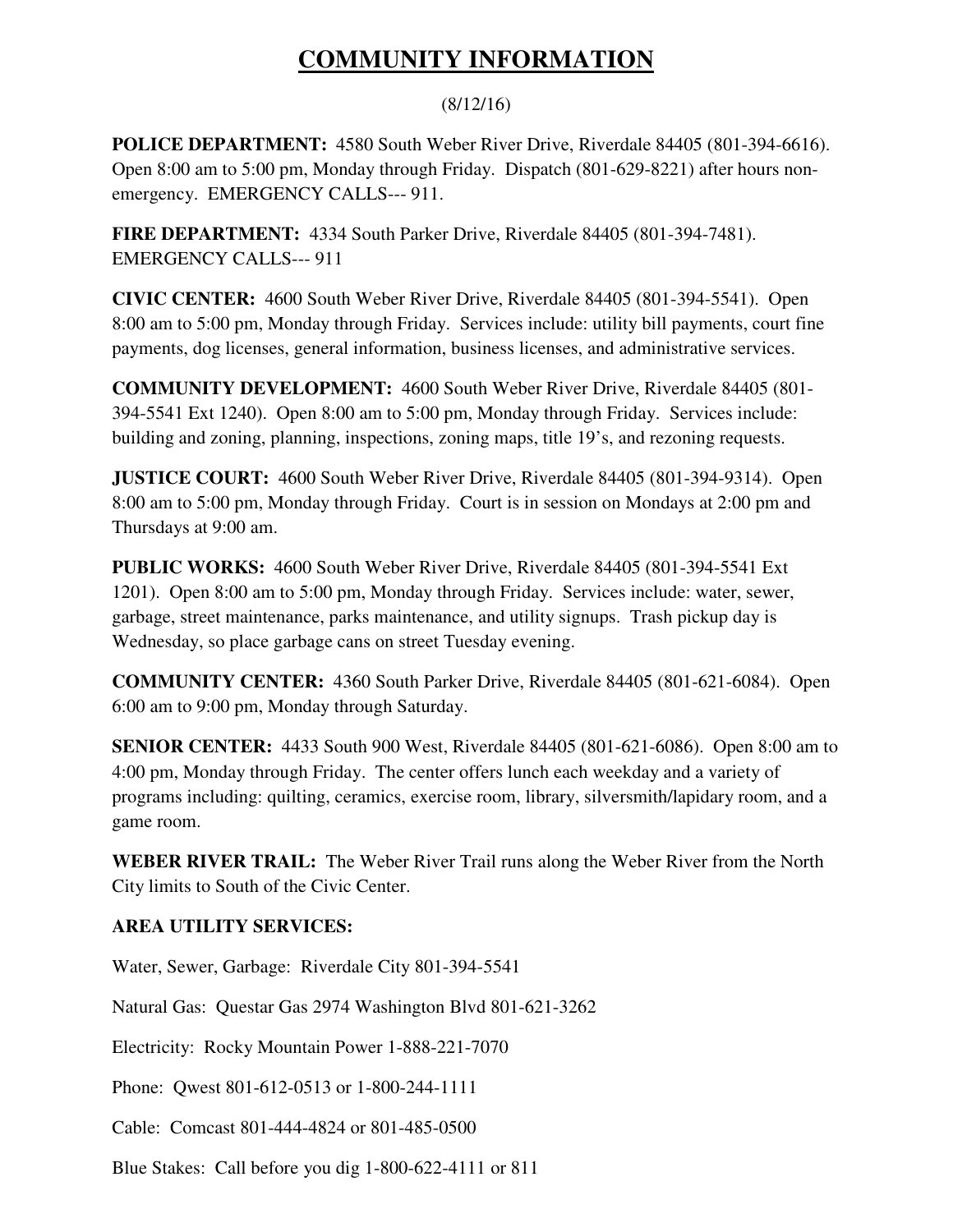#### **LIBRARY:**

Weber County Library: 2464 Jefferson Ave 801-627-6917

Southwest Branch Library: 2039 West 4000 South Roy 801-337-2670

#### **SCHOOLS SERVING RIVERDALE:**

Elementary Schools:

Riverdale Elementary: 1150 West 4400 South, Riverdale 84405 801-452-4540

Washington Terrace: 125 East 4475 South, Washington Terrace 84405 801-452-4200

Roosevelt Elementary: 190 West 5100 South, Washington Terrace 84405 801-452-4520

Junior High School:

T.H. Bell Junior High: 165 West 5100 South, Washington Terrace 84405 801-452-4600

High School:

Bonneville High School: 251 Laker Way, Washington Terrace 84405 801-452-4050

Charter Schools:

Good Foundations Academy ( $K - 6<sup>th</sup>$  grade) 5101 South 1050 West, Riverdale 84405 801-393-2950

Utah Military Academy ( $7<sup>th</sup> - 12<sup>th</sup>$  grade) 5120 South 1050 West, Riverdale 84405 801-689-3013

#### **POST OFFICES:**

South Ogden: 156 East 4600 South, South Ogden 84405 801-475-9456

Main Office: 3680 Pacific Ave (behind Newgate Mall) 801-627-4527

Roy: 4879 South 1900 West, Roy 801-773-9996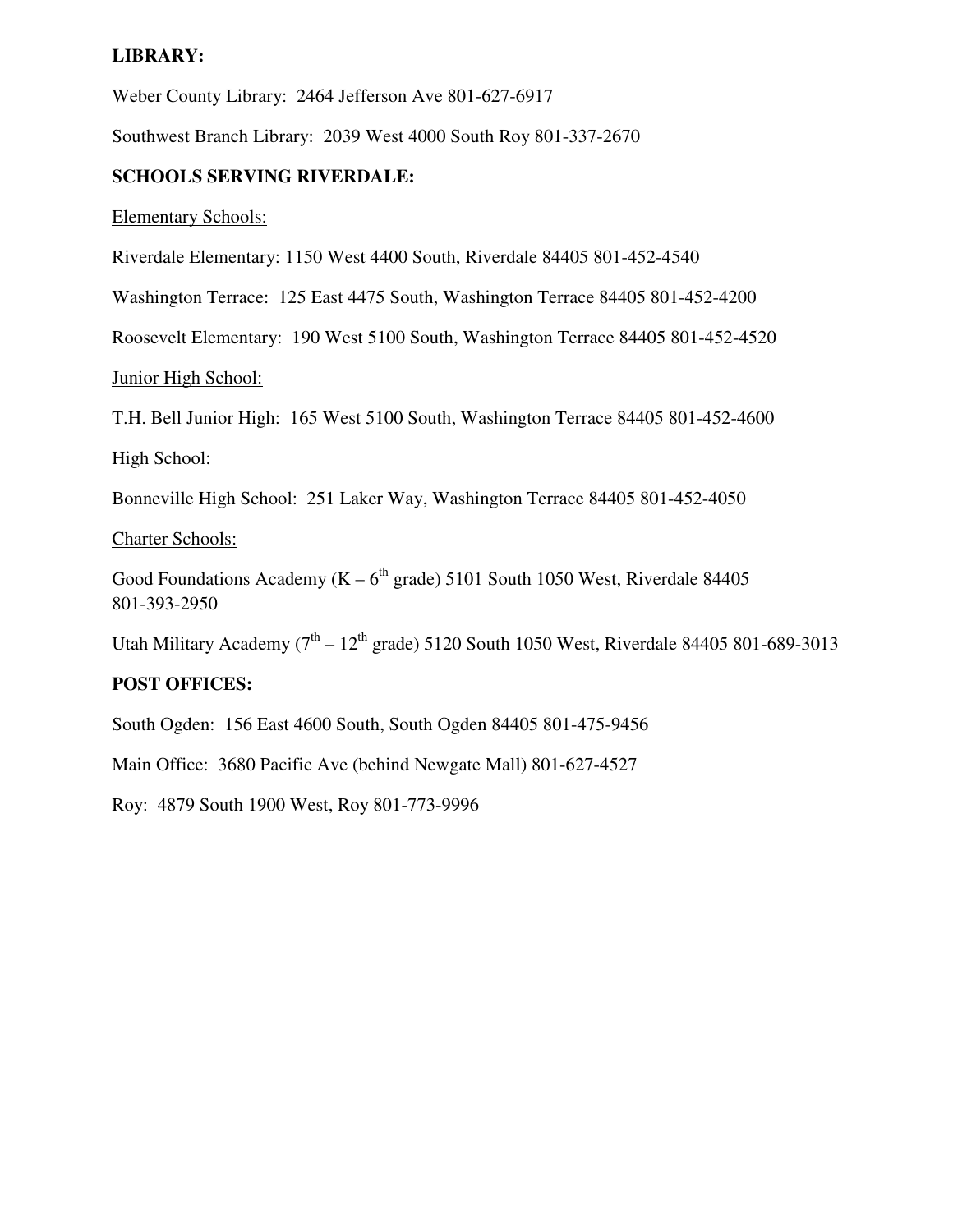## COMMON CODE ENFORCEMENT VIOLATIONS

For more information please visit our website at www.riverdalecity.com

- **LANDSCAPING** the front and side yard must be landscaped and maintained before a certificate of occupancy will be issued.
- **BUILDING PERMITS** certain construction requires a building permit. Before any construction, building, remodeling, or installation please contact Community Development at 801-394-5541 or visit our website at www.riverdalecity.com
- **FENCES** certain height and location restrictions apply please contact Community Development at 801- 394-5541 or visit our website at www.riverdalecity.com
- **BUSINESS LICENSE** is required to have a Home Occupation permit for businesses in a residence.
- **WEEDS** shall be maintained at a height of not more than 6" at all times.
- **SNOW REMOVAL** from the sidewalks or driveway into the streets is discouraged. All property owners or residents are to keep the sidewalks free from litter, snow, ice and other obstacles.
- **PARKING ON STREET DURING WINTER** when snow removal becomes necessary, no person who owns or has possession, custody or control of any vehicle or other object shall park or place such vehicle or object upon or immediately adjacent to any street or travel way until the street is cleared.
- **SPRINKLER BACKFLOW** water cross connections (please see our website at riverdalecity.com for details) must be complied with. Backflow could harm you or our entire system.
- **PLANTING TREES IN PARKSTRIPS** a free tree permit is required before you can plant a tree in the park strip.
- **HOUSEHOLD PETS** shall be limited to the keeping of not more than 2 dogs and 3 cats at any one residence.
- **DOG LICENSING** any person owning, possessing or harboring any dog shall obtain a license for such animal within thirty (30) days after it reaches the age of four (4) months; if it is over four (4) months, within fifteen (15) days of the date of acquisition of the animal.
- **ABANDONED VEHICLES** a car, truck, bus, motor home, fifth wheel vehicle, trailer, camper, boat, jet ski, motorcycle, ATV, snowmobile, and/or a combination thereof or any other vehicle that is not currently registered or is in an undrivable condition or unusable as a vehicle and is visible from a public street or an adjoining property. If any of the above mentioned types of vehicles are visible from a public street or an adjoining property the vehicle or vehicles if allowed to remain on property must be stored/enclosed in an approved accessory building or garage. Tarps, covers, tents or temporary shelters are not approved enclosures to be used for the purpose of complying.
- **OPEN BURNING** please visit our website at www.riverdalecity.com where you can find the open burning permit.

#### **PHONE NUMBERS**

**COMMUNITY DEVELOPMENT** – 801-394-5541

**BUSINESS LICENSING** – 801-394-5541 EXT. 1232

**FIRE DEPARTMENT** – 801-394-7481

**PUBLIC WORKS** – 801-394-5541 EXT. 1201

**POLICE DEPARTMENT** – 801-394-6616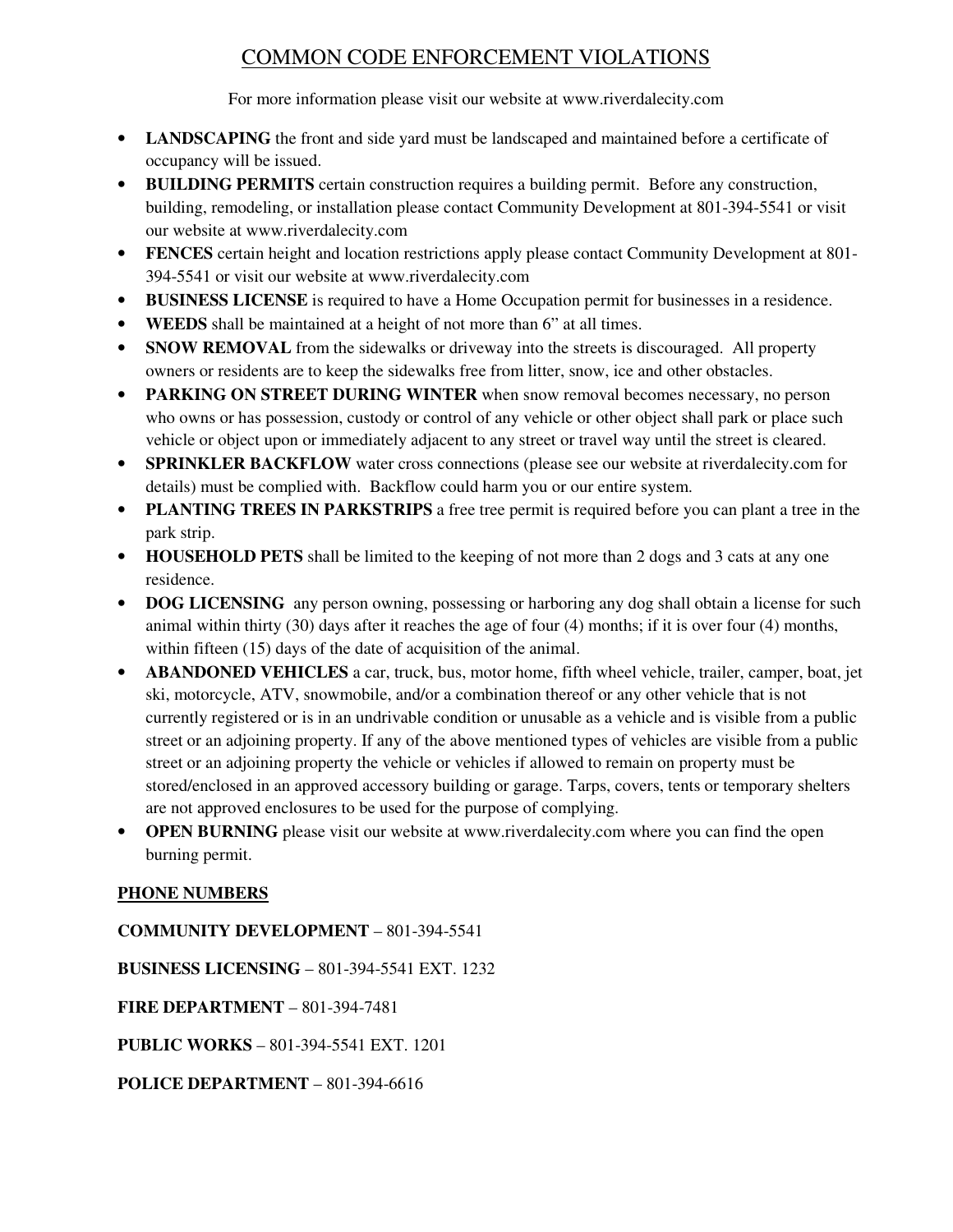

# **Riverdale City Yearly Activity Calendar** 2016-2017



#### INTRAMURALS

| <b>PROGRAM</b>                     | <b>REGISTRATION</b> | <b>SEASON</b>             | <b>AGES</b> | <b>\$RESIDENT</b> | \$NON-RES |
|------------------------------------|---------------------|---------------------------|-------------|-------------------|-----------|
| <b>Ultimate Frisbee/ Spikeball</b> | August 15           | August 29 - October 6     | 8-12 yrs    | \$5               | \$10      |
| <b>Basketball</b>                  | October 3           | October 10 -November 17   | 8-12 vrs    | \$5               | \$10      |
| <b>Broomball</b>                   | November 14         | November 21 - December 15 | 8-12 yrs    | \$5               | \$10      |
| <b>Futsal</b>                      | December 19         | January 3 - February 9    | 8-12 yrs    | \$5               | \$10      |
| <b>Dodgeball</b>                   | February 6          | February 13 - March 23    | 8-12 yrs    | \$5               | \$10      |
| <b>Two-Man Carry</b>               | March 20            | March 27 - May 11         | 8-12 yrs    | \$5               | \$10      |
| <b>Volleyball</b>                  | <b>May 15</b>       | May 31 - June 28          | $8-12$ yrs  | \$5               | \$10      |

### GROUP FITNESS

| <b>SESSION</b>   | <b>REGISTRATION</b> | <b>DATES</b>             | <b>DURATION</b> |
|------------------|---------------------|--------------------------|-----------------|
| <b>Session 1</b> | August 1            | August 29 – October 22   | 8 weeks         |
| <b>Session 2</b> | September 26        | October 24 – December 17 | 8 weeks         |
| <b>Session 3</b> | December 5          | January 2 - February 25  | 8 weeks         |
| <b>Session 4</b> | January 30          | February 27 - April 22   | 8 weeks         |
| <b>Session 5</b> | March 27            | April $24 -$ June 3      | 6 weeks         |

**REGISTER online at [www.riverdalecity.com](http://www.riverdalecity.com/) or at the Community Center** *ADDRESS:* **4360 S. Parker Dr, Riverdale, UT 84405** *PHONE:* **801-621-6084**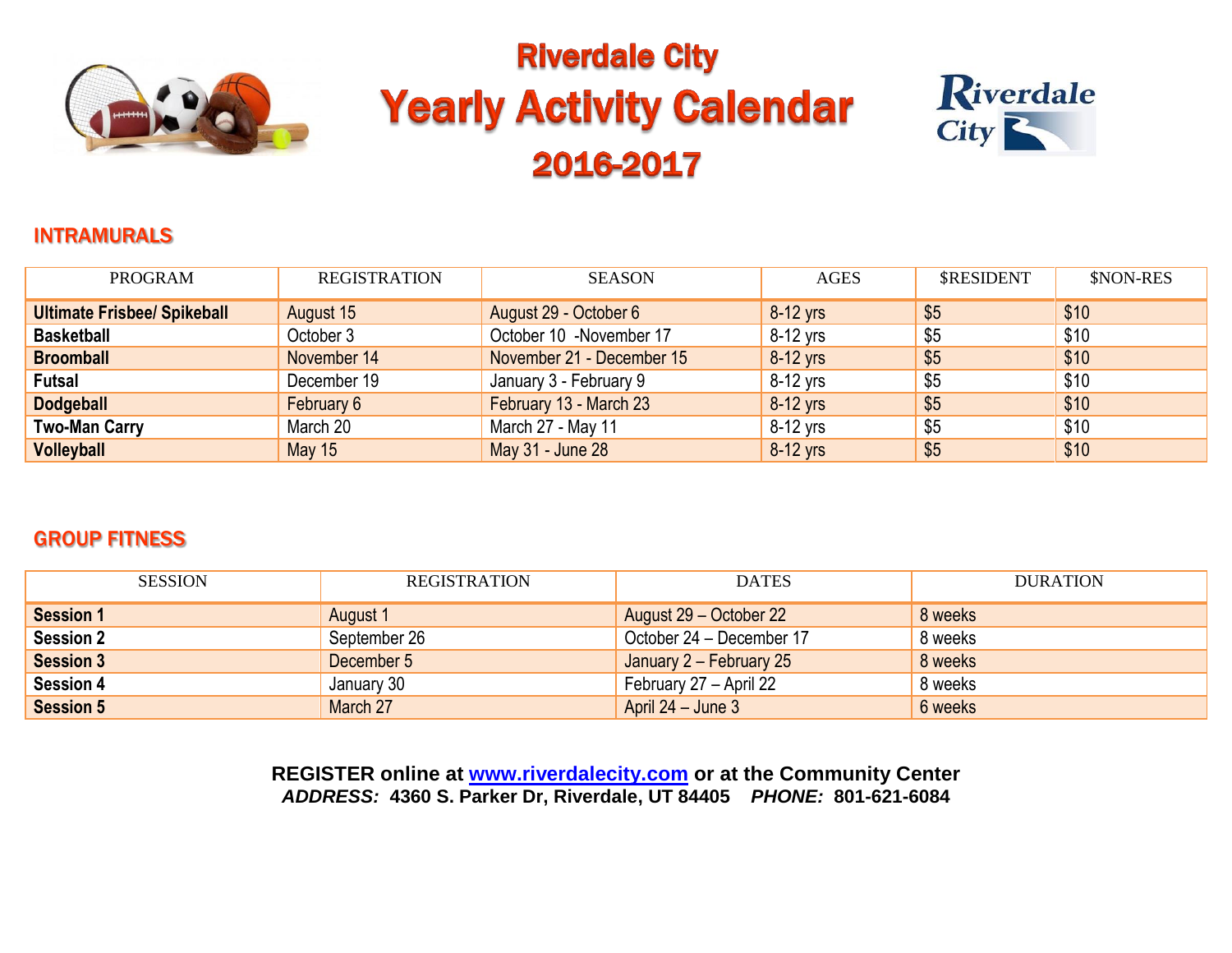# YOUTH SPORTS

| <b>PROGRAM</b>                | <b>REGISTRATION</b> | <b>SEASON</b>             | <b>GRADES /AGES</b>                     | <b>\$RESIDENT</b> | \$NON-RES |
|-------------------------------|---------------------|---------------------------|-----------------------------------------|-------------------|-----------|
| <b>Volleyball</b>             | Jul 25 - Aug 14     | September - October       | 3rd <sub>-9th</sub> grades              | \$35              | \$50      |
| <b>Flag Football</b>          | Aug 1 – Aug 28      | September 7 - October 3   | 1 <sup>st</sup> -9 <sup>th</sup> grades | \$25              | \$50      |
| <b>Smart Start Basketball</b> | Aug 29 - Sept 20    | September 13 - October 20 | 5 & 6 yrs                               | \$25              | \$50      |
| 1st/2nd Grade Basketball      | Sept 1 – Sept 30    | October 19 - December 15  | 1 <sup>st-2nd</sup> grades              | \$25              | \$50      |
| <b>Girls Basketball</b>       | Sept 1 – Sept 30    | October 19 - December 15  | 3rd <sub>-9th</sub> grades              | \$25              | \$50      |
| <b>Boys Basketball</b>        | Nov $1 -$ Nov 30    | January 6 - March 9       | 3rd-12 <sup>th</sup> grades             | \$25              | \$50      |
| <b>Smart Start Baseball</b>   | Mar 7               | March 21 - April 27       | 5 & 6 yrs                               | \$25              | \$50      |
| Kindergarten T-Ball           | Mar 1 – Mar 30      | May 11 - June 22          | Kindergarten                            | \$35              | \$50      |
| 1st/2nd Grade Coach Pitch     | Mar $1 -$ Mar 30    | May $11 -$ June 22        | 1 <sup>st</sup> -2 <sup>nd</sup> grades | \$35              | \$50      |
| <b>Boys Baseball</b>          | Mar 1 – Mar 30      | May 11 - June 22          | 3rd-9th grades                          | \$35              | \$50      |
| <b>Girls Softball</b>         | Mar $1 -$ Mar 30    | May 11 - June 22          | 3rd <sub>-9th</sub> grades              | \$35              | \$50      |
| <b>Summer Fun</b>             | Apr 15              | May 31 - July 13          | 3rd -6th grades                         | \$25              | \$50      |
| Tennis                        | Apr 15              | June 12 - July 27         | 5-15 yrs                                | \$25              | \$50      |
| Archery                       | Apr 15              | June - August 15          | 7-15 yrs                                | \$30              | \$50      |

# SPECIAL EVENTS

| <b>EVENT</b>           | REGISTRATION | <b>DATES</b>      | <b>AGES</b>        |
|------------------------|--------------|-------------------|--------------------|
| <b>Easter Egg Hunt</b> | April 15     | April 15          | 12 & Under/ FREE   |
| <b>Live Fit</b>        | March 13     | April 17 – May 22 | Family/FREE        |
| <b>Old Glory Days</b>  |              | July 4            | <b>Family/FREE</b> |

**REGISTER online at [www.riverdalecity.com](http://www.riverdalecity.com/) or at the Community Center** *ADDRESS:* **4360 S. Parker Dr, Riverdale, UT 84405** *PHONE:* **801-621-6084**

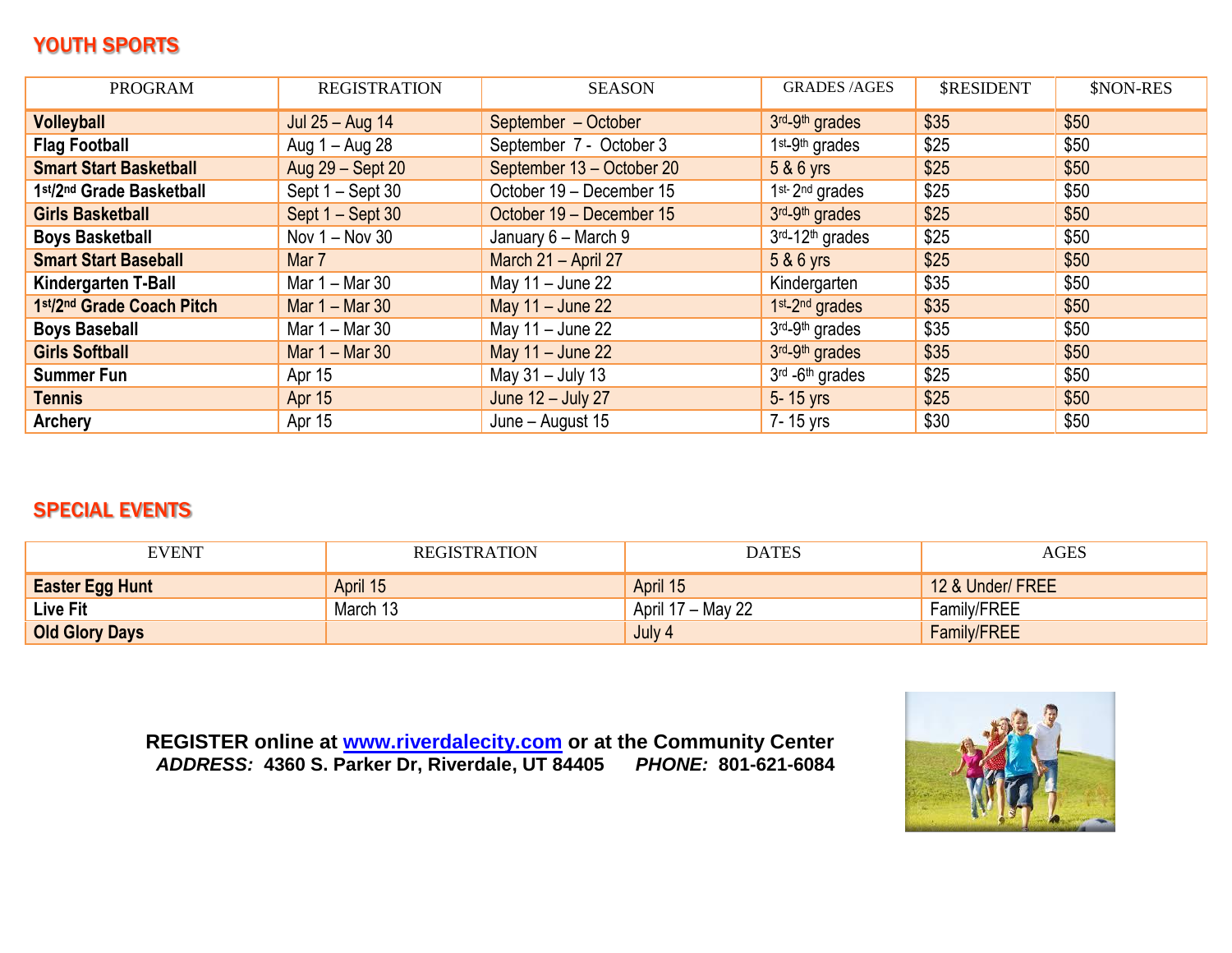# **Riverdale City Community Center Facility User Fee Schedule**

# Open Public Use Gym and Exercise Room

|                                                                                                    | -Resident- |              |             |            | -Non-Resident- |             |
|----------------------------------------------------------------------------------------------------|------------|--------------|-------------|------------|----------------|-------------|
|                                                                                                    | <b>Day</b> | <b>Month</b> | <b>Year</b> | <b>Day</b> | <b>Month</b>   | <b>Year</b> |
| Individual                                                                                         | \$1        | \$10         | \$100       | \$2        | \$20           | \$200       |
| Family                                                                                             | \$5        | \$20         | \$200       | \$10       | \$40           | \$400       |
| <b>Seniors</b>                                                                                     | No Charge  |              |             | No Charge  |                |             |
| <b>Riverdale City</b><br><b>Employees &amp;</b><br><b>Officials and</b><br>Immediate<br>households | No Charge  |              |             | No Charge  |                |             |

# Room Reservation Rentals Fees per hour

#### **SECURITY DEPOSIT**- \$100 for 1 room or \$200 for 2+ rooms

|                                 | <b>Riverdale Residents</b><br>& Employees | <b>Approved Non-Profit</b><br>and Civic Groups | <b>Non-Riverdale</b><br><b>Residents</b> | <b>Business</b> |
|---------------------------------|-------------------------------------------|------------------------------------------------|------------------------------------------|-----------------|
| <b>Gymnasium</b> (2 hr minimum) | \$150.00                                  | \$150.00                                       | \$450.00                                 | \$450.00        |
| <b>Exercise Room</b>            | \$25.00                                   | \$25.00                                        | \$75.00                                  | \$75.00         |
| <b>Large Meeting Room</b>       | \$20.00                                   | \$20.00                                        | \$60.00                                  | \$60.00         |
| <b>Small Meeting Room</b>       | \$15.00                                   | \$15.00                                        | \$45.00                                  | \$45.00         |
| <b>Kitchen</b>                  | \$15.00                                   | \$15.00                                        | \$45.00                                  | \$45.00         |
| <b>Executive Room</b>           | \$15.00                                   | \$15.00                                        | \$45.00                                  | \$45.00         |

#### Capacity for Rooms:

|                       | <b>Rectangle Tables</b> | <b>Round Tables</b>  |
|-----------------------|-------------------------|----------------------|
| <b>Large Room</b>     | 10 tables (60 people)   | 6 tables (48 people) |
| <b>Small Room</b>     | 6 tables (36 people)    | 4 tables (32 people) |
| <b>Executive Room</b> | 6 tables (42 people)    | 3 tables (30 people) |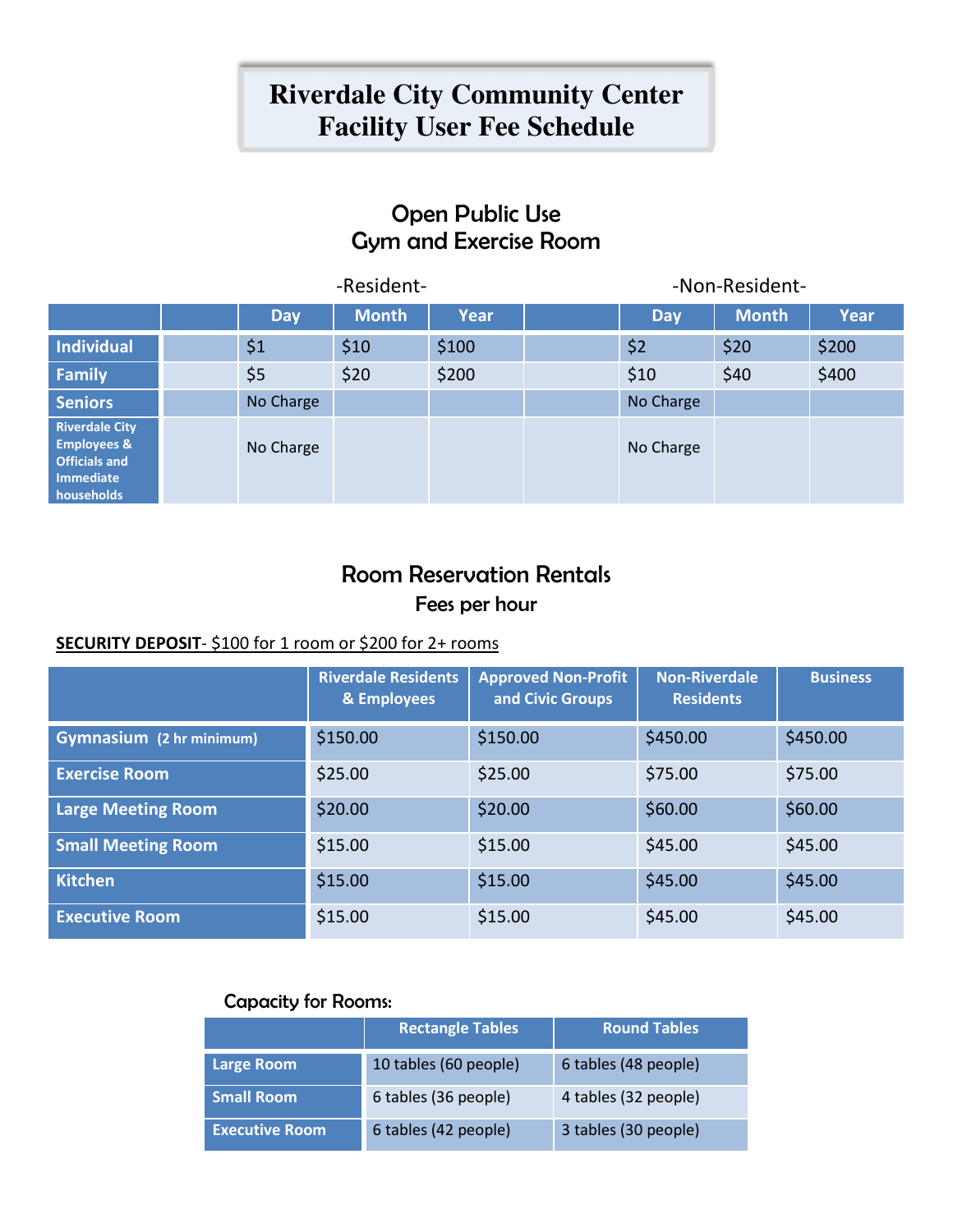

| <b>10 Punch Pass</b>            |          |
|---------------------------------|----------|
| Ages 4-7 Years                  | \$9.00   |
| Ages 8-64 Years                 | \$12.60  |
| Ages 65 & older                 | \$9.00   |
| <b>Month Pass</b>               |          |
| <b>All Ages</b>                 | \$13.50  |
| <b>6 Month Pass</b>             |          |
| <b>Individual 8-17 Years</b>    | \$56.25  |
| Individual 18 & older           | \$83.25  |
| Family (Base Fee)*              | \$83.25  |
| *Each Additional Family Member  | \$20.00  |
| <b>Year Pass</b>                |          |
| <b>Individual 8-17 Years</b>    | \$83.25  |
| Individual 18-64 Years          | \$130.50 |
| Family (Base Fee)*              | \$130.50 |
| *Each Additional Family Member  | \$20.00  |
| Individual 65 & older (Seniors) | \$51.75  |

Riverdale City has partnered with Roy City to offer Riverdale residents a special discount rate to the Roy Complex. As a benefit to residents, the city will pay half of the cost of a discounted non-resident pass. The discounted passes are only for current Riverdale residents and can only be purchased at the Riverdale Community Center, 4360 S. Parker Drive, with proof of residency (driver's license, Utility bill).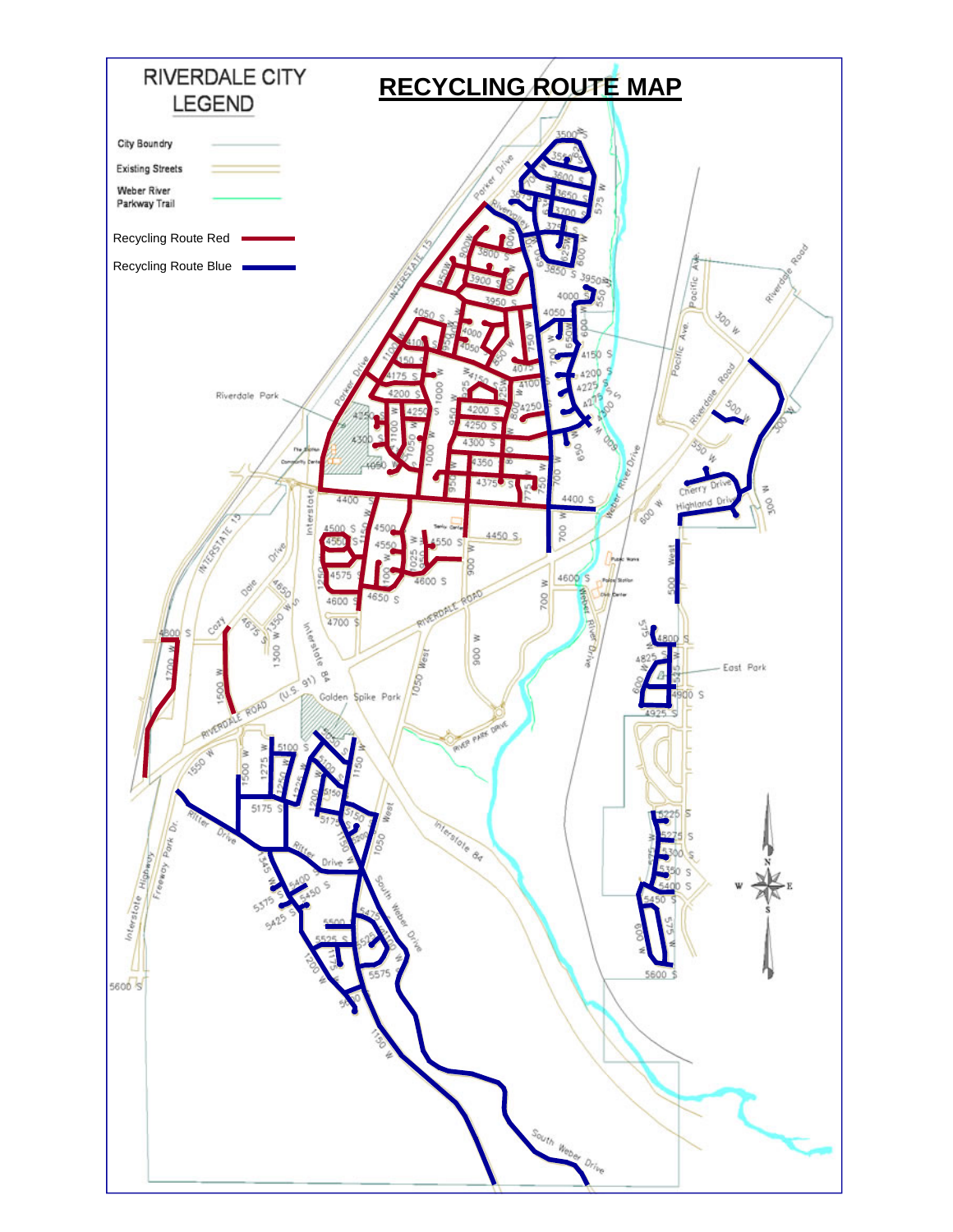# **RECYCLING PICKUP SCHEDULE 2016**

The city has been divided into two separate blue and red pickup routes with each route scheduled for pickup on an altering, every other week, basis (note: The color of the can does not denote which color your pickup week is, all recycle cans are blue). The calendars below shows the pickup schedule for each route. To know if your pickup week is blue or red, please check the route map at www.riverdalecity.com

| <b>JANUARY 2016</b>        |    |    |    |    |  |  |
|----------------------------|----|----|----|----|--|--|
| MО<br>WE<br>ΤU<br>ΤН<br>FR |    |    |    |    |  |  |
|                            |    |    |    | 1  |  |  |
| 4                          | 5  | 6  | 7  | 8  |  |  |
| 11                         | 12 | 13 | 14 | 15 |  |  |
| 18                         | 19 | 20 | 21 | 22 |  |  |
| 25                         | 26 | 27 | 28 | 29 |  |  |

| <b>FEBRUARY 2016</b> |              |           |    |    |  |
|----------------------|--------------|-----------|----|----|--|
| MΟ                   | ΤU           | <b>WE</b> | ΤН | FR |  |
| 1                    | $\mathbf{2}$ | 3         | 4  | 5  |  |
| 8                    | 9            | 10        | 11 | 12 |  |
| 15                   | 16           | 17        | 18 | 19 |  |
| 22                   | 23           | 24        | 25 | 26 |  |
| 29                   |              |           |    |    |  |

| <b>MARCH 2016</b>                 |    |                |    |    |  |  |
|-----------------------------------|----|----------------|----|----|--|--|
| <b>WE</b><br>MО<br>ΤU<br>FR<br>ΤН |    |                |    |    |  |  |
|                                   | 1  | $\overline{2}$ | 3  | 4  |  |  |
| $\overline{ }$                    | 8  | 9              | 10 | 11 |  |  |
| 14                                | 15 | 16             | 17 | 18 |  |  |
| 21                                | 22 | 23             | 24 | 25 |  |  |
| 28                                | 29 | 30             | 31 |    |  |  |

| <b>APRIL 2016</b> |                |    |    |    |  |  |
|-------------------|----------------|----|----|----|--|--|
| <b>MO</b>         | WE<br>ΤU<br>TН |    |    |    |  |  |
|                   |                |    |    | 1  |  |  |
| 4                 | 5              | 6  | 7  | 8  |  |  |
| 11                | 12             | 13 | 14 | 15 |  |  |
| 18                | 19             | 20 | 21 | 22 |  |  |
| 25                | 26             | 27 | 28 | 29 |  |  |

| <b>MAY 2016</b>                          |    |    |    |    |  |  |
|------------------------------------------|----|----|----|----|--|--|
| <b>WE</b><br>ΤU<br>TН<br><b>MO</b><br>FR |    |    |    |    |  |  |
| 3<br>5<br>$\mathbf{2}$<br>4<br>6         |    |    |    |    |  |  |
| 9                                        | 10 | 11 | 12 | 13 |  |  |
| 16                                       | 17 | 18 | 19 | 20 |  |  |
| 23                                       | 24 | 25 | 26 | 27 |  |  |
| 30                                       | 31 |    |    |    |  |  |

|                                          | <b>JUNE 2016</b>         |    |    |    |  |  |  |
|------------------------------------------|--------------------------|----|----|----|--|--|--|
| <b>WE</b><br><b>MO</b><br>ΤU<br>ΤН<br>FR |                          |    |    |    |  |  |  |
|                                          | $\overline{2}$<br>3<br>1 |    |    |    |  |  |  |
| 6                                        | 7                        | 8  | 9  | 10 |  |  |  |
| 13                                       | 14                       | 15 | 16 | 17 |  |  |  |
| 20                                       | 21                       | 22 | 23 | 24 |  |  |  |
| 27                                       | 28                       | 29 | 30 |    |  |  |  |

|                                   | <b>JULY 2016</b> |                 |    |    |  |  |
|-----------------------------------|------------------|-----------------|----|----|--|--|
| MO<br>ΤU<br><b>WE</b><br>ΤН<br>FR |                  |                 |    |    |  |  |
|                                   |                  |                 |    |    |  |  |
| 4                                 | 5                | 6               | 7  | 8  |  |  |
| 11                                | 12               | $\overline{13}$ | 14 | 15 |  |  |
| 18                                | 19               | 20              | 21 | 22 |  |  |
| 25                                | 26               | 27              | 28 | 29 |  |  |

**MO TU WE TH FR**  3 | 4 | 5 | 6 | 7 10 11 12 13 14 17 18 19 20 21 24 25 26 27 28

**OCTOBER 2016** 

31

| <b>AUGUST 2016</b>                       |    |                |    |    |  |  |
|------------------------------------------|----|----------------|----|----|--|--|
| ΤU<br><b>WE</b><br>ΤН<br><b>MO</b><br>FR |    |                |    |    |  |  |
| 1                                        | 2  | 3              | 4  | 5  |  |  |
| 8                                        | 9  | 10             | 11 | 12 |  |  |
| 15                                       | 16 | 17             | 18 | 19 |  |  |
| 22                                       | 23 | 24             | 25 | 26 |  |  |
| 29                                       | 30 | 3 <sub>1</sub> |    |    |  |  |

| <b>NOVEMBER 2016</b> |    |                |    |           |  |
|----------------------|----|----------------|----|-----------|--|
| MO                   | ΤU | <b>WE</b>      | ΤН | <b>FR</b> |  |
|                      | 1  | $\overline{2}$ | з  | 4         |  |
| 7                    | 8  | 9              | 10 | 11        |  |
| 14                   | 15 | 16             | 17 | 18        |  |
| 21                   | 22 | 23             | 24 | 25        |  |
| 28                   | 29 | 30             |    |           |  |

| <b>SEPTEMBER 2016</b>      |    |    |    |    |  |  |
|----------------------------|----|----|----|----|--|--|
|                            |    |    |    |    |  |  |
| FR<br>WE<br>ΤU<br>ΤН<br>MΟ |    |    |    |    |  |  |
| $\mathbf{2}$<br>1          |    |    |    |    |  |  |
| 5<br>9<br>8<br>7<br>6      |    |    |    |    |  |  |
| 12                         | 13 | 14 | 15 | 16 |  |  |
| 19                         | 20 | 21 | 22 | 23 |  |  |
| 26                         | 27 | 28 | 29 | 30 |  |  |

| <b>DECEMBER 2016</b>                        |                             |    |    |    |  |  |  |
|---------------------------------------------|-----------------------------|----|----|----|--|--|--|
| MΟ                                          | <b>WE</b><br>ΤU<br>ΤН<br>FR |    |    |    |  |  |  |
| $\mathbf{2}$<br>1                           |                             |    |    |    |  |  |  |
| 9<br>$\overline{\mathbf{z}}$<br>5<br>6<br>8 |                             |    |    |    |  |  |  |
| 12                                          | 13                          | 14 | 15 | 16 |  |  |  |
| 19                                          | 20                          | 21 | 22 | 23 |  |  |  |
| 26                                          | 27                          | 28 | 29 | 30 |  |  |  |

Days that are marked on Thursday reflect a holiday week in which our recycling pickup will be delayed by one day.

|                  | L V | ,,,,,     | LU                      | --        |  |  |  |
|------------------|-----|-----------|-------------------------|-----------|--|--|--|
|                  |     |           |                         |           |  |  |  |
| <b>JULY 2016</b> |     |           |                         |           |  |  |  |
| נ                | TU  | <b>WE</b> | TН                      | <b>FR</b> |  |  |  |
|                  |     |           |                         |           |  |  |  |
|                  | 5   | 6         | $\overline{\mathbf{z}}$ | 8         |  |  |  |
|                  | 12  | 13        | 14                      | 15        |  |  |  |
|                  |     |           |                         |           |  |  |  |